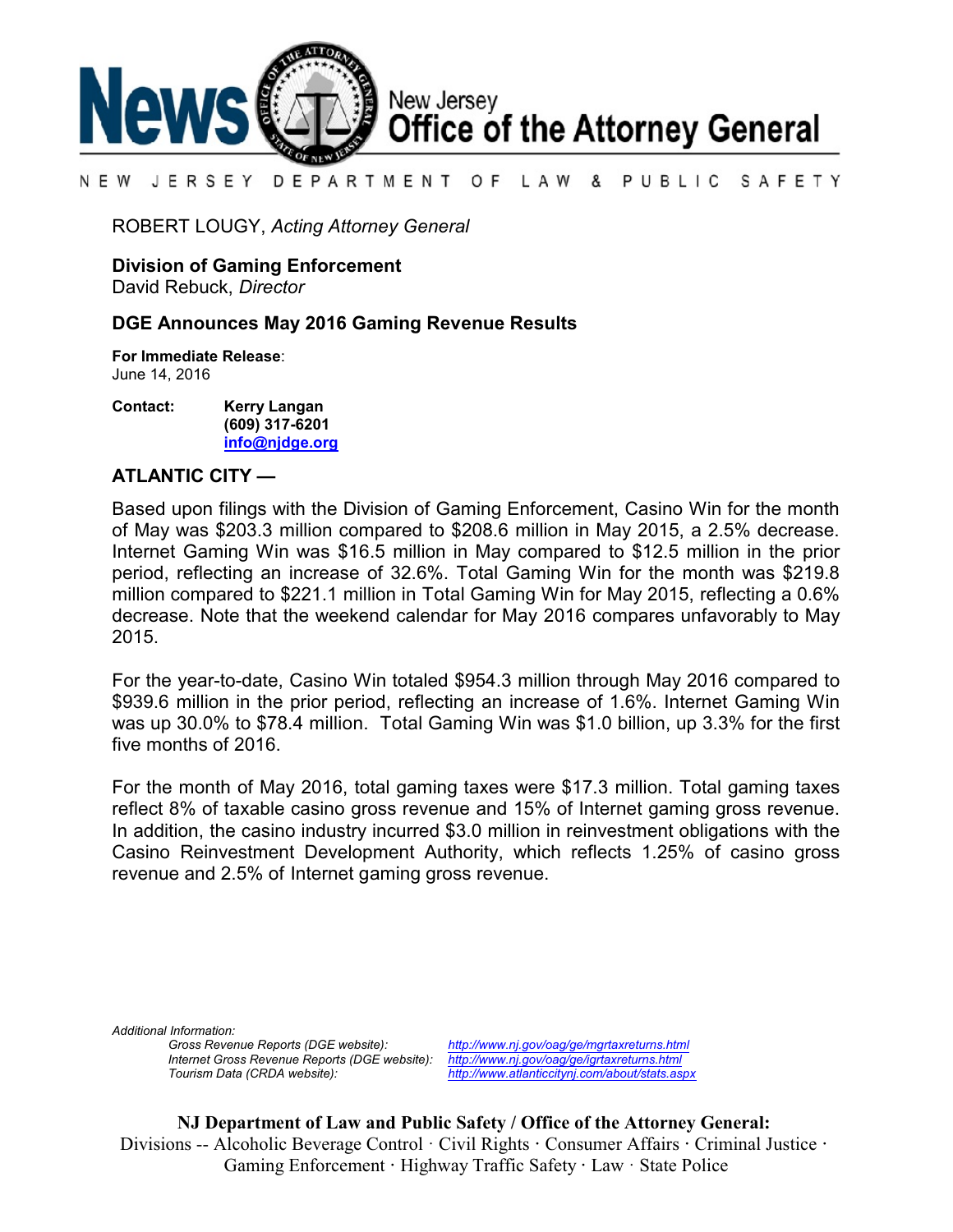# **MAY 2016 STATISTICS**

## *GAMING WIN INFORMATION*

|                                               |                |                   |                |                           |                | Increase (Decrease) |               |  |  |  |  |  |
|-----------------------------------------------|----------------|-------------------|----------------|---------------------------|----------------|---------------------|---------------|--|--|--|--|--|
| <b>May</b>                                    |                | 2016              |                | 2015                      |                | \$                  | $\frac{1}{2}$ |  |  |  |  |  |
| Slot Machine Win                              | $\mathfrak{L}$ | 149,342,455       | $\mathfrak{S}$ | 156,989,900               | $\mathfrak{S}$ | (7,647,445)         | (4.9)         |  |  |  |  |  |
| Table Game Win                                |                | 53,952,191        |                | 51,615,959                |                | 2,336,232           | 4.5           |  |  |  |  |  |
| Casino Win                                    |                | 203,294,646       |                | 208,605,859               |                | (5,311,213)         | (2.5)         |  |  |  |  |  |
| Peer-to-Peer                                  |                | 2,570,853         |                | 1,928,106                 |                | 642,747             | 33.3          |  |  |  |  |  |
| <b>Other Authorized Games</b>                 |                | 13,975,305        |                | 10,546,480                |                | 3,428,825           | 32.5          |  |  |  |  |  |
| Internet Gaming Win                           |                | 16,546,158        |                | 12,474,586                |                | 4,071,572           | 32.6          |  |  |  |  |  |
|                                               |                |                   |                |                           |                |                     |               |  |  |  |  |  |
| <b>Total Gaming Win</b>                       |                | 219,840,804       |                | 221,080,445               |                | (1, 239, 641)       | (0.6)         |  |  |  |  |  |
|                                               |                |                   |                |                           |                |                     |               |  |  |  |  |  |
| <b>May YTD</b>                                |                |                   |                |                           |                |                     |               |  |  |  |  |  |
| Slot Machine Win                              | \$             | 677,933,408       | \$             | 670,576,488               | \$             | 7,356,920           | 1.1           |  |  |  |  |  |
| <b>Table Game Win</b>                         |                | 276,321,587       |                | 269,034,029               |                | 7,287,558           | 2.7           |  |  |  |  |  |
| Casino Win                                    |                | 954,254,995       |                | 939,610,517               |                | 14,644,478          | 1.6           |  |  |  |  |  |
| Peer-to-Peer                                  |                | 11,765,059        |                | 10,486,105                |                | 1,278,954           | 12.2          |  |  |  |  |  |
| <b>Other Authorized Games</b>                 |                | 66,648,999        |                | 49,819,405                |                | 16,829,594          | 33.8          |  |  |  |  |  |
| Internet Gaming Win                           |                | 78,414,058        |                | 60,305,510                |                | 18,108,548          | 30.0          |  |  |  |  |  |
| <b>Total Gaming Win</b>                       |                | 1,032,669,053     |                | 999,916,027               |                | 32,753,026          | 3.3           |  |  |  |  |  |
|                                               |                |                   |                |                           |                |                     |               |  |  |  |  |  |
| <b>GROSS REVENUE AND CRDA TAX INFORMATION</b> |                |                   |                |                           |                |                     |               |  |  |  |  |  |
|                                               |                | <b>Total CRDA</b> |                |                           |                |                     |               |  |  |  |  |  |
|                                               |                | Obligations (a)   |                | Total<br>Gaming Taxes (b) |                |                     |               |  |  |  |  |  |
|                                               |                |                   |                |                           |                |                     |               |  |  |  |  |  |
| May 2016                                      | \$             | 2,955,143         | \$             | 17,266,179                |                |                     |               |  |  |  |  |  |
| YTD May 2016                                  | \$             | 13,890,993        | \$             | 81,702,103                |                |                     |               |  |  |  |  |  |

(a) Total CRDA Obligations reflect 1.25% of casino gross revenue and 2.5% of Internet gaming gross revenue.

(b) Total Gaming Taxes reflect 8% of taxable casino gross revenue and 15% of Internet gaming gross revenue. Taxable casino gross revenue reflects casino gross revenue less the deduction for eligible promotional gaming credits. Gross Revenue is not Win, is unaudited, and subject to adjustment. Year-to-Date Gross Revenue amount includes any amendments received since the prior monthly press release.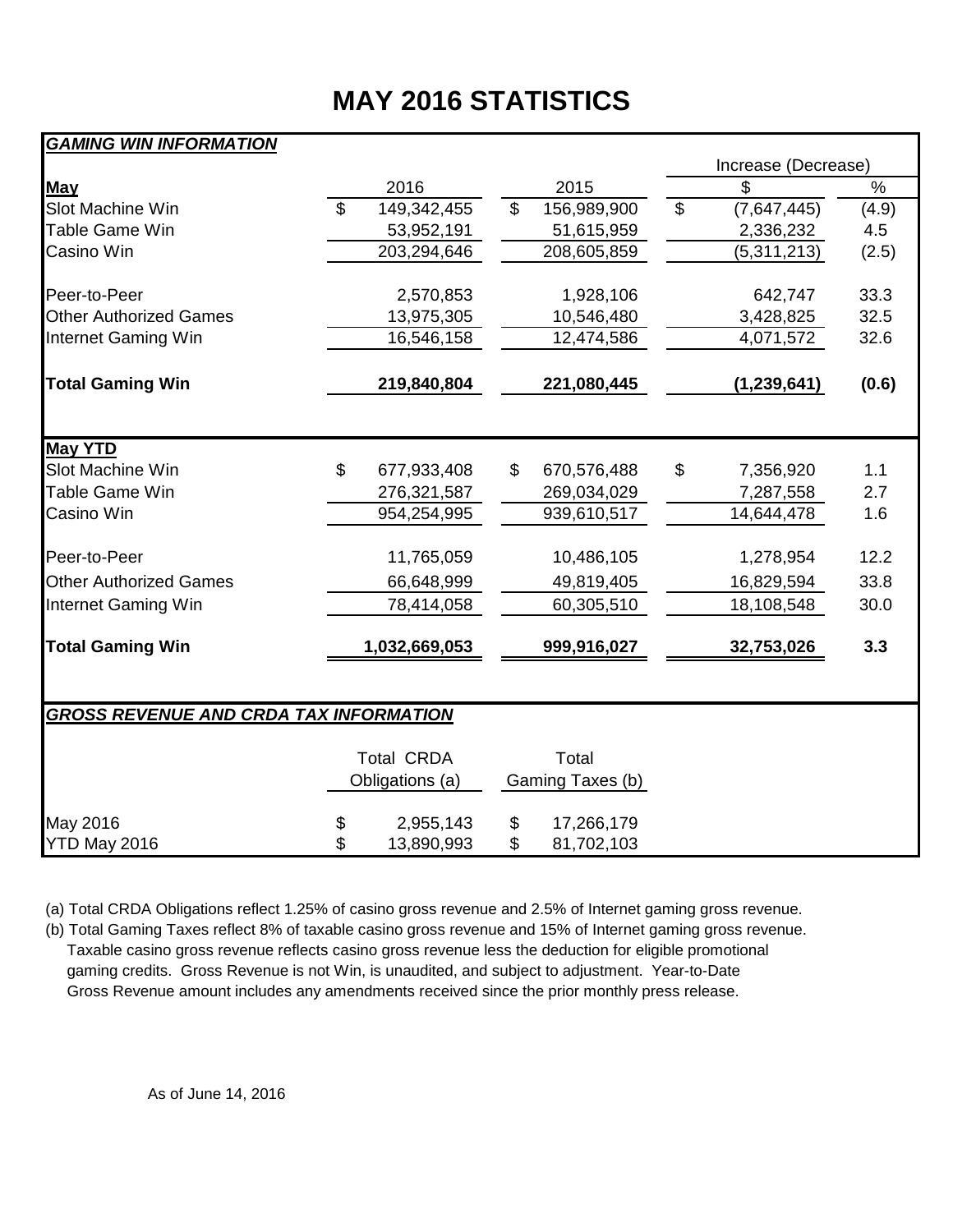### **THE ATLANTIC CITY CASINO INDUSTRY MONTHLY WIN COMPARISON FOR THE MONTH ENDED MAY 2016 VERSUS 2015**

|                        |    | <b>CASINO WIN</b> |    |             |      | <b>INCREASE</b><br>(DECREASE) |      | <b>INTERNET GAMING WIN</b> |      |                          | <b>INCREASE</b><br>(DECREASE) | <b>TOTAL GAMING WIN</b> |      |             |      | <b>INCREASE</b><br>(DECREASE) |        |  |
|------------------------|----|-------------------|----|-------------|------|-------------------------------|------|----------------------------|------|--------------------------|-------------------------------|-------------------------|------|-------------|------|-------------------------------|--------|--|
|                        |    | 2016              |    | 2015        | $\%$ |                               | 2016 |                            | 2015 |                          | $\%$                          |                         | 2016 |             | 2015 |                               | $\%$   |  |
| <b>Bally's AC</b>      | \$ | 18,202,874        | \$ | 18,159,955  |      | 0.2                           | \$   | $\overline{\phantom{a}}$   | \$   | $\qquad \qquad -$        |                               | n/a                     | \$   | 18,202,874  | \$   | 18,159,955                    | 0.2    |  |
| Borgata                |    | 61,025,267        |    | 52,209,816  |      | 16.9                          |      | 3,947,111                  |      | 3,960,118                |                               | (0.3)                   |      | 64,972,378  |      | 56,169,934                    | 15.7   |  |
| Caesars                |    | 23,814,691        |    | 27,733,700  |      | (14.1)                        |      |                            |      |                          |                               | n/a                     |      | 23,814,691  |      | 27,733,700                    | (14.1) |  |
| Caesars Interactive NJ |    |                   |    |             |      | n/a                           |      | 3,255,904                  |      | 2,623,239                |                               | 24.1                    |      | 3,255,904   |      | 2,623,239                     | 24.1   |  |
| Golden Nugget          |    | 17,812,409        |    | 19,446,505  |      | (8.4)                         |      | 3,200,067                  |      | 3,065,342                |                               | 4.4                     |      | 21,012,476  |      | 22,511,847                    | (6.7)  |  |
| Harrah's               |    | 29,483,453        |    | 33,326,242  |      | (11.5)                        |      |                            |      |                          |                               | n/a                     |      | 29,483,453  |      | 33,326,242                    | (11.5) |  |
| Resorts                |    | 13,972,252        |    | 14,154,692  |      | (1.3)                         |      |                            |      | $\overline{\phantom{a}}$ |                               | n/a                     |      | 13,972,252  |      | 14,154,692                    | (1.3)  |  |
| <b>Resorts Digital</b> |    |                   |    |             |      | n/a                           |      | 2,995,558                  |      | 324,662                  |                               | n/a                     |      | 2,995,558   |      | 324,662                       | n/a    |  |
| Tropicana              |    | 23,877,558        |    | 25,114,018  |      | (4.9)                         |      | 3,147,518                  |      | 2,501,225                |                               | 25.8                    |      | 27,025,076  |      | 27,615,243                    | (2.1)  |  |
| Trump Taj Mahal        |    | 15,106,142        |    | 18,460,931  |      | (18.2)                        |      |                            |      |                          |                               | n/a                     |      | 15,106,142  |      | 18,460,931                    | (18.2) |  |
| <b>Total: Industry</b> |    | 203,294,646       |    | 208,605,859 |      | (2.5)                         |      | 16,546,158                 | \$   | 12,474,586               |                               | 32.6                    |      | 219,840,804 |      | \$221,080,445                 | (0.6)  |  |